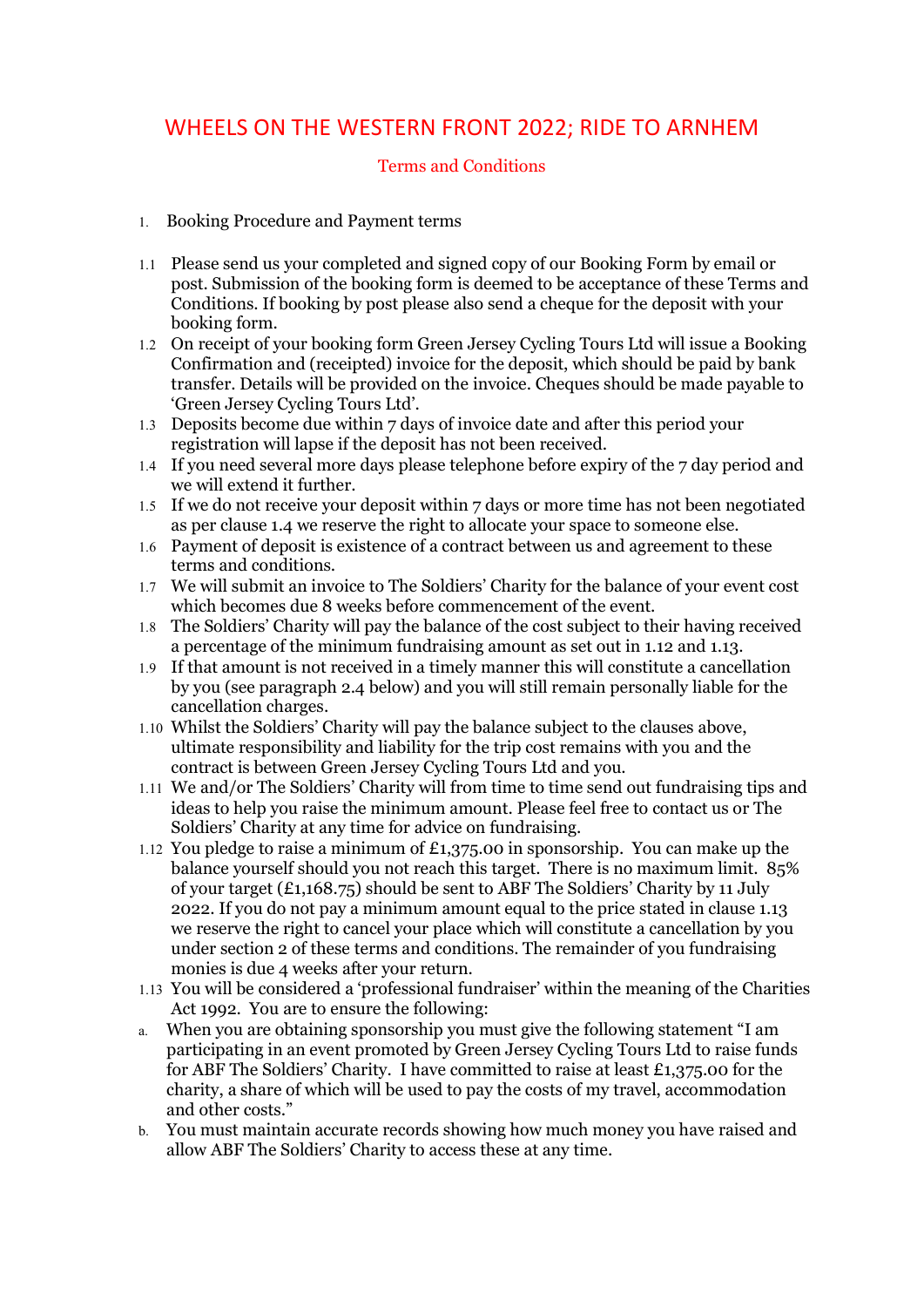- c. It is important that these rules are followed. Breaking these provisions would mean you commit a criminal offence under the terms of the Charities Act 1992.
- d. Once you have raised  $85\%$  (£1,168.75) of the minimum sponsorships (due 11 July 2021), your place will be confirmed.

1.14 Green Jersey Cycling Tours Ltd reserve the right to increase the amount of the balance due should the currency exchange rate drop below 1.1 Euros to the Pound Sterling. This clause will be invoked only at the time of payment of accommodation, transport and other suppliers who are paid in Euros and will be limited to an amount equal in percentage terms to the difference between the exchange rate at that time and the exchange rate as set out above. The exchange rate shall be defined as the commercial rate provided by Lloyds TSB.

## 2. Cancellation by you

 If you cancel your place cancellation charges will apply as follows. You are therefore strongly advised to ensure that you adequate travel insurance in place to cover you in the event of cancellation by you:

- 2.1 The deposit is non-refundable unless we are able to reallocate your place in which case a £50 cancellation charge will be levied.
- 2.2 We will only reallocate your place to someone on a waiting list. A waiting list will be in operation only after all places have been allocated through the normal registration process.
- 2.3 After payment of deposit but before sponsorship is paid, the deposit is forfeited in full.
- 2.4 After payment of sponsorship but not less than one month before the start date, the greater of the deposit or 50% of the total paid will be forfeited.
- 2.5 Less than one month before the start date, the full costs will be forfeited.
- 2.6 You expressly agree that any monies recovered by you from your travel insurance which relate to sums paid on your behalf by The Soldiers' Charity will be reimbursed to The Soldiers' Charity.
- 2.7 If you cancel or are required to withdraw from the trip you will be required to send all sponsorship forms and money collected directly to ABF The Soldiers' Charity. This may well be retained by ABF The Soldiers' Charity. If your sponsors wish to request a refund of their donations then they must apply in writing to ABF The Soldiers' Charity.
- 3. Cancellation by us
- 3.1 If we cancel the event we will offer you an alternative departure date if possible.
- 3.2 You are not obliged to accept our offer of an alternative date and can instead opt for a full refund, including deposit, of all monies paid by you to Green Jersey Cycling Tours Ltd.
- 3.3 You should ensure that you have adequate insurance in place to cover you should we be forced to cancel your trip to cover those amounts paid to suppliers other than us (e.g. travel arrangements).
- 4. Variation by you
- 4.1 If you are delayed in joining the start or need to curtail your participation, we will not offer any refund. You will be responsible for making your own travel arrangements at your own cost from the point where you join or leave the event.
- 4.2 You should ensure that you have adequate travel and medical insurance in case of this eventuality leading to your curtailment of the event.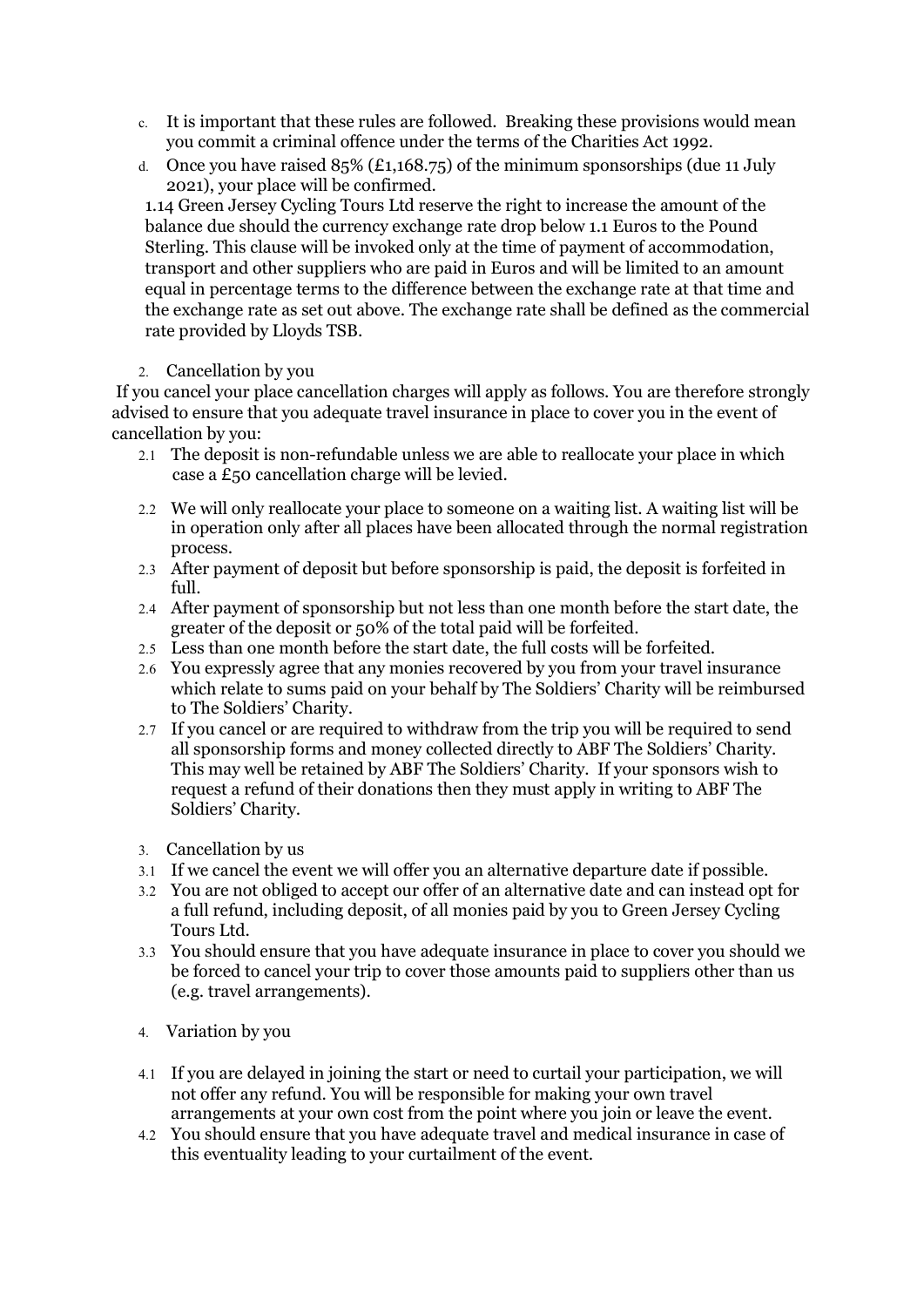- 5. Variation by us
- 5.1 All reasonable care is taken to ensure that the arrangements are as advertised. We take great care to ensure that only the most suitable accommodation is used and that the routes offer the best cycling on offer. However we retain the right to alter these arrangements.
- 5.2 If there is a 'significant variation' to the advertised itinerary we will offer you the same options as set out under 'Cancellation by us' above.
- 5.3 A significant variation is defined as one where any of the following conditions are met:
- 5.3.1 The start as advertised is altered by more than 24 hours
- 5.3.2 The finish as advertised is altered by more than 24 hours
- 5.3.3 The start or finish point is changed by more than 15 miles.
- 5.4 A change in the hotels as advertised or the route as advertised does not constitute a significant variation.
- 5.5 You should ensure that you have adequate insurance in place to cover you should we be forced to make a 'significant variation' to your holiday to cover those amounts paid to suppliers other than us (e.g. travel arrangements).
- 6. Your liability and obligations to us

By signing our registration form you agree that:

- 6.1 You are in a fit medical state to undertake this holiday which is of an active nature.
- 6.2 You recognise that there are factors outside our control which may cause injury or death for which we cannot be held liable or negligent, including but not limited to the state of road surfaces, the behaviour of other road users, mechanical or other bicycle failure or adverse weather conditions.
- 6.3 You are required to wear a cycling helmet at all times when on the bicycle.
- 6.4 To act in a responsible manner both on and off the road and to respect the local customs of areas visited.
- 6.5 You will not touch, disturb or remove battlefield artefacts that you may find. This is especially important in the case of ordnance and shells (even if in your own judgement they are empty cases) which even today may explode.
- 6.6 To comply with the wishes of our service providers.
- 6.7 To agree to the decisions of our tour leaders, guides, assistants or any employees, directors or staff of Green Jersey Cycling Limited, whose decision is final and binding.
- 6.8 That if in the opinion of our tour leaders, guides, assistants or any employees, directors or staff of Green Jersey Cycling Limited, your continued presence on the event represents a threat to or risk to the safety of other participants, or if your behaviour is of an anti-social or offensive nature, we retain the right to curtail your holiday immediately without compensation and that you will be responsible for your onward travel arrangements and costs.
- 7. Force majeure
- 7.1 In the event of force majeure we will not be able to refund or offer alternative dates. Your travel insurance should cover this event.
- 8. Accommodation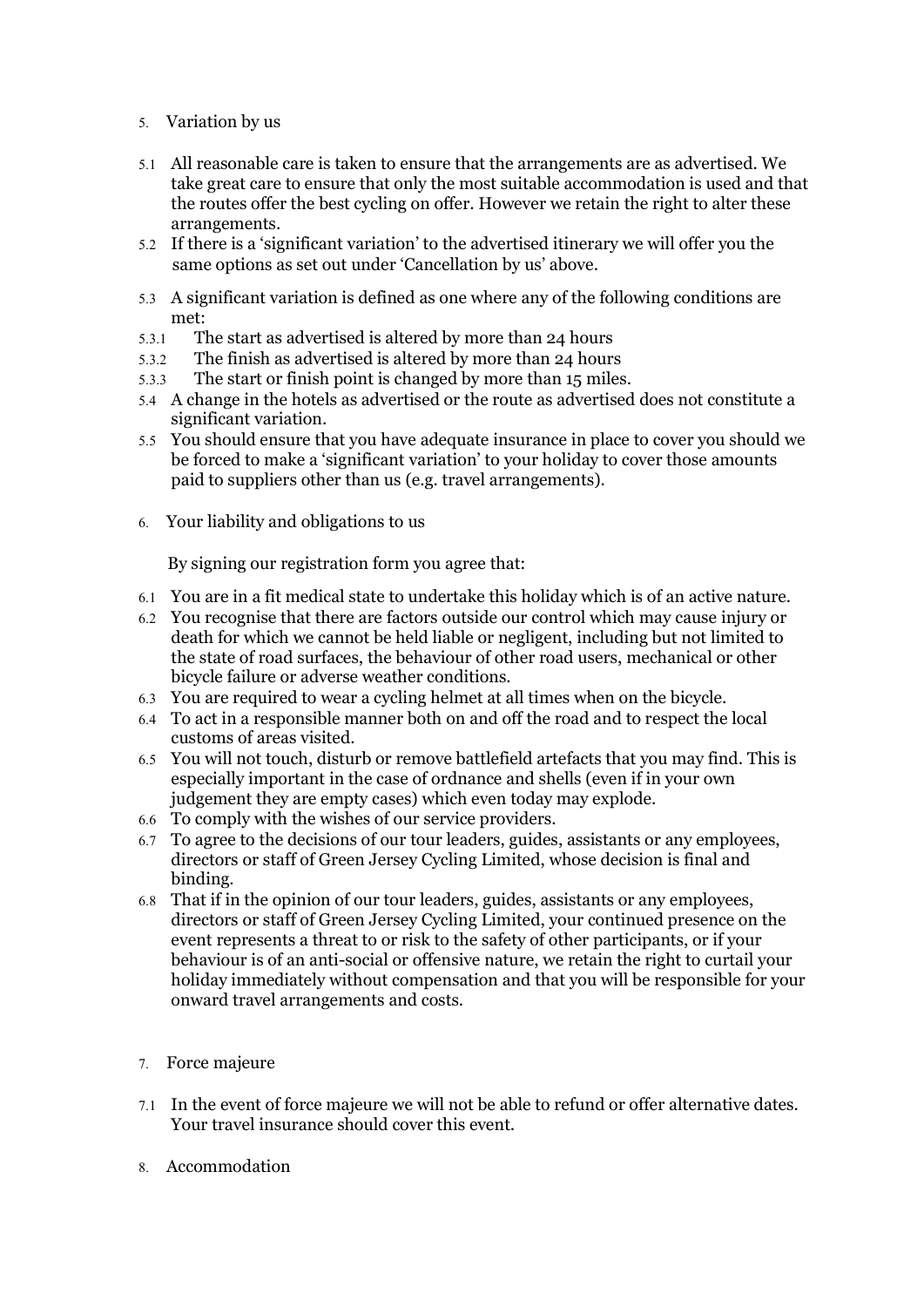- 8.1 Accommodation as described on our website or in our literature is subject to change without notice. We are constantly striving to offer the best value for money that we can find and sometimes we decide to change suppliers in order to meet this aim.
- 8.2 Our accommodation providers will have their own terms of use which you agree to abide by.
- 8.3 Whilst we describe our accommodation in good faith, we cannot warranty that facilities provided by our accommodation suppliers and as described by us will be made available to you either (a) at all or (b) without further cost payable by you. Common examples of this include where a hotel may charge for WiFi or for use of their swimming pool. We cannot accept liability for failure to provide any service.
- 9. Transfers
- 9.1 Our itinerary includes transfers as stated in the description, including return ferry travel and coach transfer back to the start. If you miss any element of these arrangements you are responsible as per clause 4.1.
- 10. Travel to and from the start / end point
- 10.1 You are responsible for making your own arrangements at your own expense either to the start and end points or to one of the designated pick up points as described by us.
- 11. Passport requirements
- 11.1 You are responsible for ensuring that your passport is valid and that you have the required entry visa if required.
- 11.2 If you are denied entry to Holland, Belgium or France, or back into the UK and are unable to continue, this will be treated as a cancellation by you as per paragraph 2.
- 11.3 If you are delayed in joining as a result, paragraph 4.1 will apply.
- 12. Insurance requirements
- 12.1 You agree to arrange suitable travel insurance for the type of activity that you are undertaking, including cover for equipment either owned by you or hired from us or our agents, to include medical cover and repatriation in the event of injury or death.
- 12.2 Your travel insurance should cover cancellation, variation or delay as set out in various paragraphs of these terms and conditions, including those elements not paid to us such as travel to and from the holiday. You should ensure that your travel insurance is valid in the event that UK leaves the EU.
- 13. Our Public liability insurance
- 13.1 We have public liability insurance in place and a copy of our schedule is available on request.
- 14. Complaints
- 14.1 If you have any complaints during your event you should firstly bring these to the attention of our tour manager at the time.